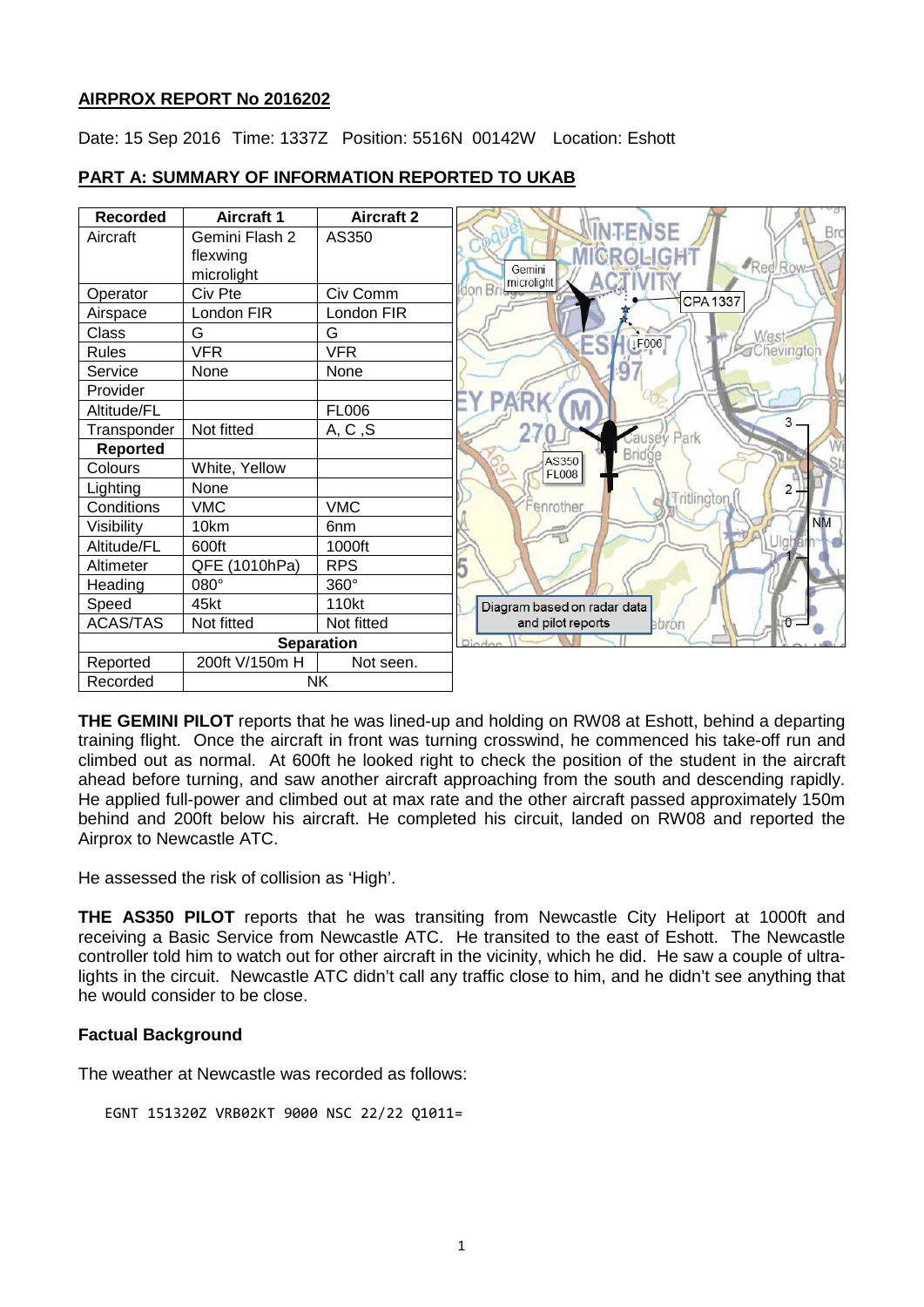#### **Analysis and Investigation**

## **CAA ATSI**

Only the AS350 (transponding code 3751) was visible on the area radar recordings. Screenshots used in this report were taken from the Newcastle Radar recordings.

The Gemini was on a local flight, and had just become airborne behind a training aircraft which was conducting circuit training at Eshott. The AS350 was on a short flight from a heliport in the Newcastle city centre and left the Newcastle CTR at 1332:36. At 1333:03 the Newcastle Radar controller advised the pilot that they were being provided with a Basic Service and the regional QNH was passed. On the Newcastle Radar recordings, a contact believed to be the training aircraft became visible at 1335:46 (Figure 1).



Figure 1 – 1335:46

At 1336:21 the AS350 pilot reported approaching their landing site. The Newcastle controller passed the Newcastle surface wind, questioned them on the estimated time on the ground, instructed them to squawk 7000, and the AS350 then left the frequency. At 1336:30 the radar contact from training aircraft and the AS350 were seen to merge (Figure 2).



Figure 2 – 1336:30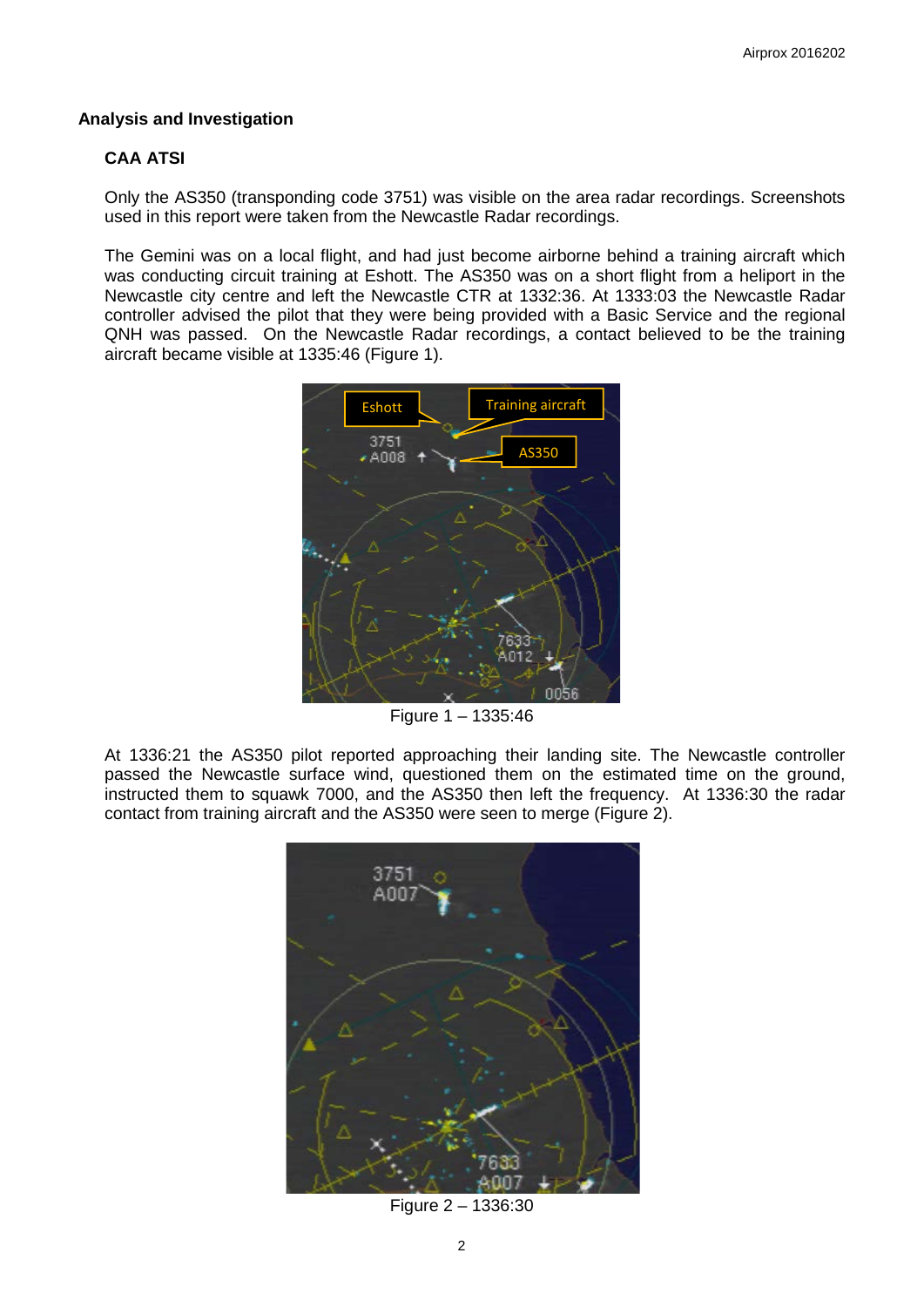

At 1336:50 a contact believed to be the Gemini was observed to the east of Eshott (Figure 3).

Figure 3 – 1336:50 Figure 4 – 1337:04

The Gemini turned south and the radar contact merged with the AS350 at 1337:04, believed to be CPA (Figure 4).

When questioned, the Newcastle controller advised that they had only glanced at that part of the radar screen following the AS350 pilot's report of approaching his landing site. The controller stated that they hadn't noticed the two contacts in the vicinity of Eshott, and that if they had, they would have passed generic traffic information to the AS350 pilot on activity being observed at Eshott, as is standard practice at Newcastle.

The Newcastle controller was sequencing two other aircraft inbound from the south for an instrument approach at Newcastle, and was also involved in assessing and subsequently implementing a change of runway at the same time.

The Airprox was reported to Newcastle ATC by telephone (voicemail) by the Gemini pilot once he landed back at Eshott. When the ATC Watch Manager spoke with him later that day, the pilot reported that the first aircraft had apparently not seen the helicopter. The AS350 pilot reported (incorrectly) that he had been passed Traffic Information on other aircraft *"in the vicinity"* by the controller. The AS350 pilot reported that they had seen *"a couple of ultra light aircraft in the pattern"*, although he also stated that he had not been advised of and did not see any traffic close to him.

## CAP774 advises that;

*"the provider of a Basic Service is not required to monitor the flight, pilots should not expect any form of traffic information from a controller/FISO. A pilot who considers that he requires a regular flow of specific traffic information shall request a Traffic Service.* 

*However, where a controller/FISO has information that indicates that there is aerial activity in a particular location that may affect a flight, in so far as it is practical, they should provide traffic information in general terms to assist with the pilot's situational awareness. This will not normally be updated by the controller/FISO unless the situation has changed markedly, or the pilot requests an update."*

*"Whether traffic information has been provided or not, the pilot remains responsible for collision avoidance without assistance from the controller".*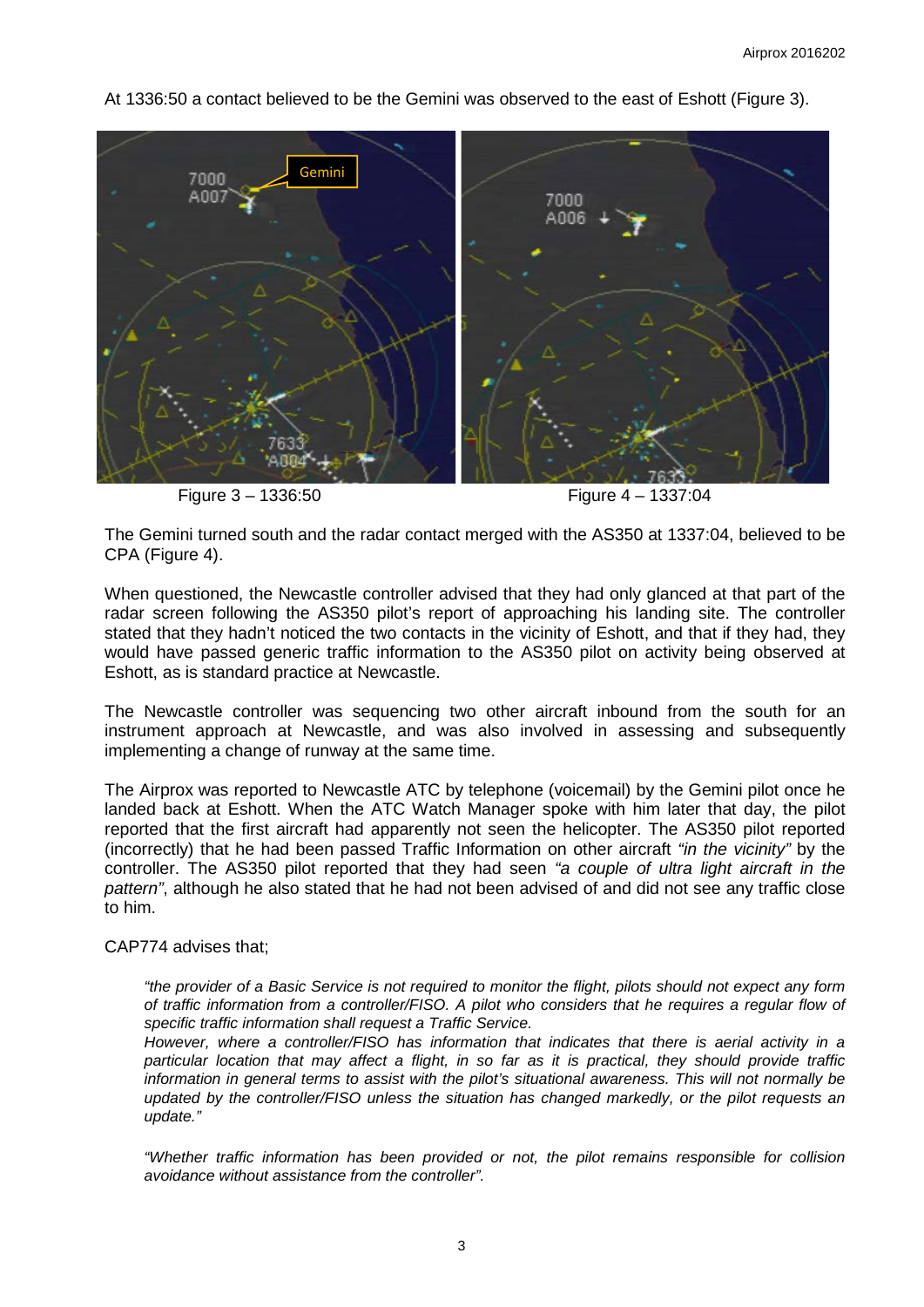#### **UKAB Secretariat**

The Gemini and AS350 pilots shared an equal responsibility for collision avoidance and not to operate in such proximity to other aircraft as to create a collision hazard<sup>[1](#page-3-0)</sup>. An aircraft operated on or in the vicinity of an aerodrome shall conform with or avoid the pattern of traffic formed by other aircraft in operation<sup>[2](#page-3-1)</sup>.

The relevant aeronautical charts are annotated with warnings of "Intense Microlight Activity" in the vicinity of Eshott.

#### **Summary**

An Airprox was reported when a Gemini ultra-light aircraft and an AS350 flew into proximity at approximately 1337 on Thursday 15<sup>th</sup> September 2016. Both pilots were operating under VFR in VMC, the Gemini pilot was in the visual circuit at Eshott and the AS350 pilot was in receipt of a Basic Service from Newcastle.

#### **PART B: SUMMARY OF THE BOARD'S DISCUSSIONS**

Information available consisted of reports from the pilots of both aircraft, transcripts of the relevant RT frequencies, radar photographs/video recordings, and reports from the appropriate ATC operating authorities.

The Board first looked at the actions of the Gemini pilot and commented that he had just taken off from Eshott, a promulgated and active airfield, and was rightly concentrating on his separation from the other aircraft within the circuit. Not expecting to come head-to-head with an aircraft flying through the circuit, he fortunately saw the AS350 approaching from the south and managed to take avoiding action by climbing out of its way. It was clear to members that he had rightly been very worried by the incident because he elected to land his aircraft immediately and report the Airprox...

The Board then turned to the actions of the AS350 pilot. Members noted that he had been receiving only a Basic Service from Newcastle ATC and the Board wondered whether he was fully aware of the limitations that a Basic Service entailed. In his report he had noted that Newcastle did not call any traffic in his vicinity but, under a Basic Service they were not required to. Some members wondered whether the pilot was familiar with the airspace and the existence of Eshott; noting that drawing a straight line between his points of departure and arrival took him almost directly overhead Eshott, this appeared to be the route he took. Eshott is a known busy GA airfield, and even without any local knowledge, was marked on the VFR charts with a warning of 'intense microlight activity'. The Board considered that to plan to fly so close to it was, at the very least, unwise. Some members wondered whether the pilot had perhaps simply followed an electronic routing without regard for what was in the way, and was perhaps focusing in the cockpit as he prepared to land at his destination to the detriment of his look-out.

In assessing the effectiveness of the barriers associated with this incident, the Board concluded that the key factors had been that:

- **Flight Crew Pre-flight Planning** was judged to be **ineffective** due to the routing the AS350 pilot took in flying too close to Eshott, a promulgated and active airfield with intense microlight activity.
- **Flight Crew Situational** awareness was **ineffective** because neither pilot was aware that the other was there.
- **See and Avoid** was **partially effective**, because the Gemini pilot saw the MD500 in time to take action, albeit later than ideal.

l

<span id="page-3-0"></span><sup>1</sup> SERA.3205 Proximity.

<span id="page-3-1"></span><sup>2</sup> SERA.3225 Operation on and in the Vicinity of an Aerodrome.